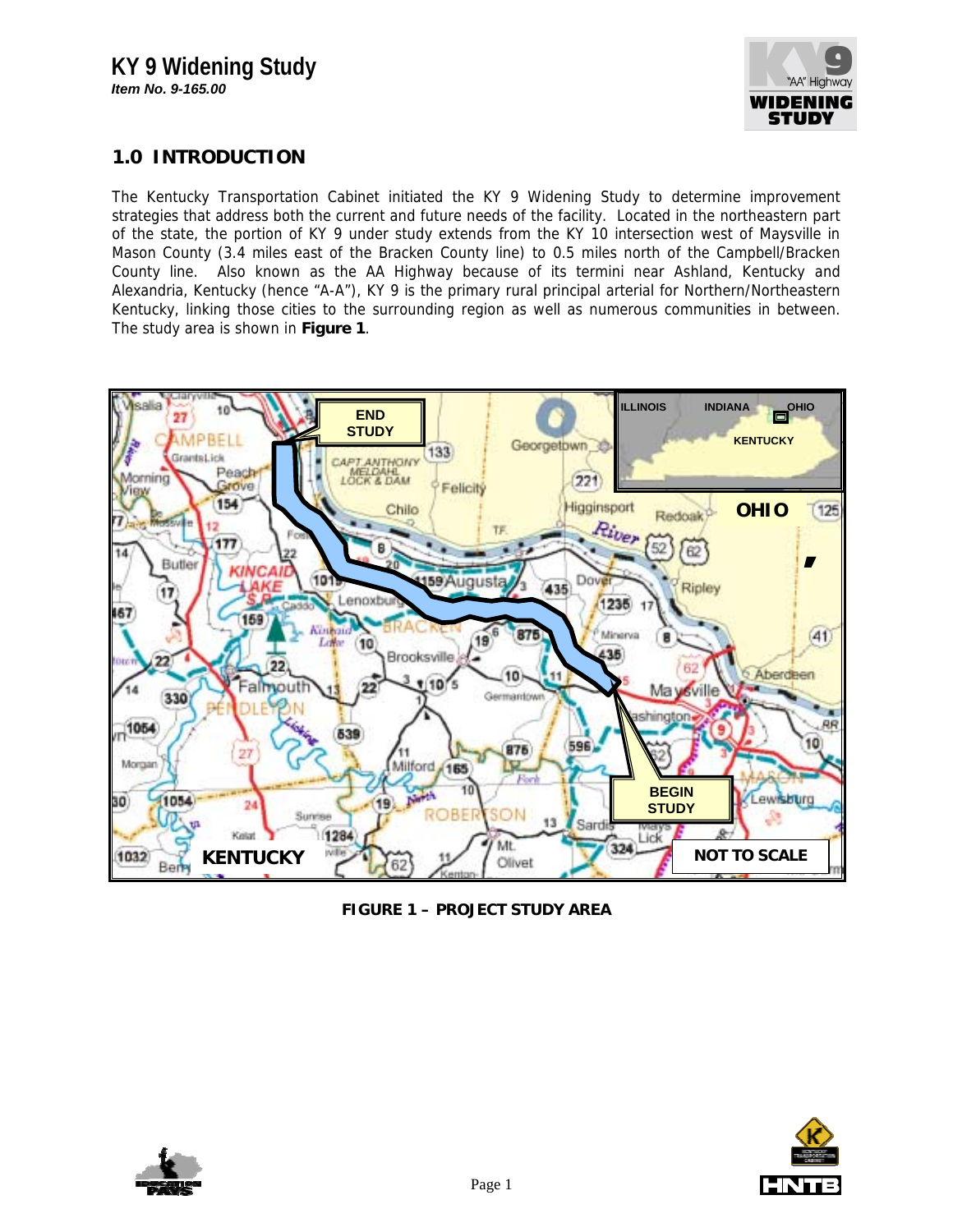

Recognizing the community's desire to improve the route, the Approved 2000-2002 Biennial Highway Construction Program and Identified Preconstruction Program Plan for FY 2003 Through 2006, also known as the Six-Year Highway Plan (SYP), identified funds for a Scoping Study of this highway segment. In April of 2001, the study was initiated with an assessment of existing conditions. This included the following:

- **a** review of existing reports and plans
- an analysis of the existing and design year 2025 traffic conditions
- an analysis of the crash history of the road
- an environmental review/footprint highlighting known environmentally sensitive areas and resources

## **1.1 Study Purpose**

The purpose of this study is to identify and gather critical information about the project corridor in order to define possible roadway improvements that might better serve the residents of Mason, Bracken, Pendleton and Campbell Counties. This may include, but may not be limited to, the widening of this segment to four lanes. In order to provide direction for the Study, draft study objectives were presented at the first Team Meeting, as well as the first round of Local Official and Stakeholder meetings. The final, recommended objectives of this study include the following:

- Discussing project goals and issues with public officials, government agencies, concerned citizens and other groups with interest in the project
- Defining project goals and issues based on this input
- **IDENTIFY CONTERNATION ENGINATION IDENTIFYING** concerns
- **Exchanging information with the public**
- **Producing and evaluating alternates**
- Developing final recommendation(s)

Recommendations that result from this study will be geared towards possible future inclusion in the Six-Year Highway Plans.

## **1.2 Corridor Issues**

Critical issues currently identified along the existing KY 9 corridor include both perceived safety problems and increasing traffic volumes (particularly truck traffic). The overall crash rate for this portion of KY 9 is lower than average for two-lane rural roads in Kentucky, but the public perceives the crash rates as being much higher. The severity of the head-on collisions and the frequency of the intersection crashes occurring in this corridor contribute to this perception. Some of the most evident issues include the following:

 The existing road is on rolling terrain and many of the intersections are located at the top or bottom of hills. Traffic turning onto KY 9 often merges with high-speed traffic at the bottom of hills, causing problems due to speed differentials and limited sight distances.